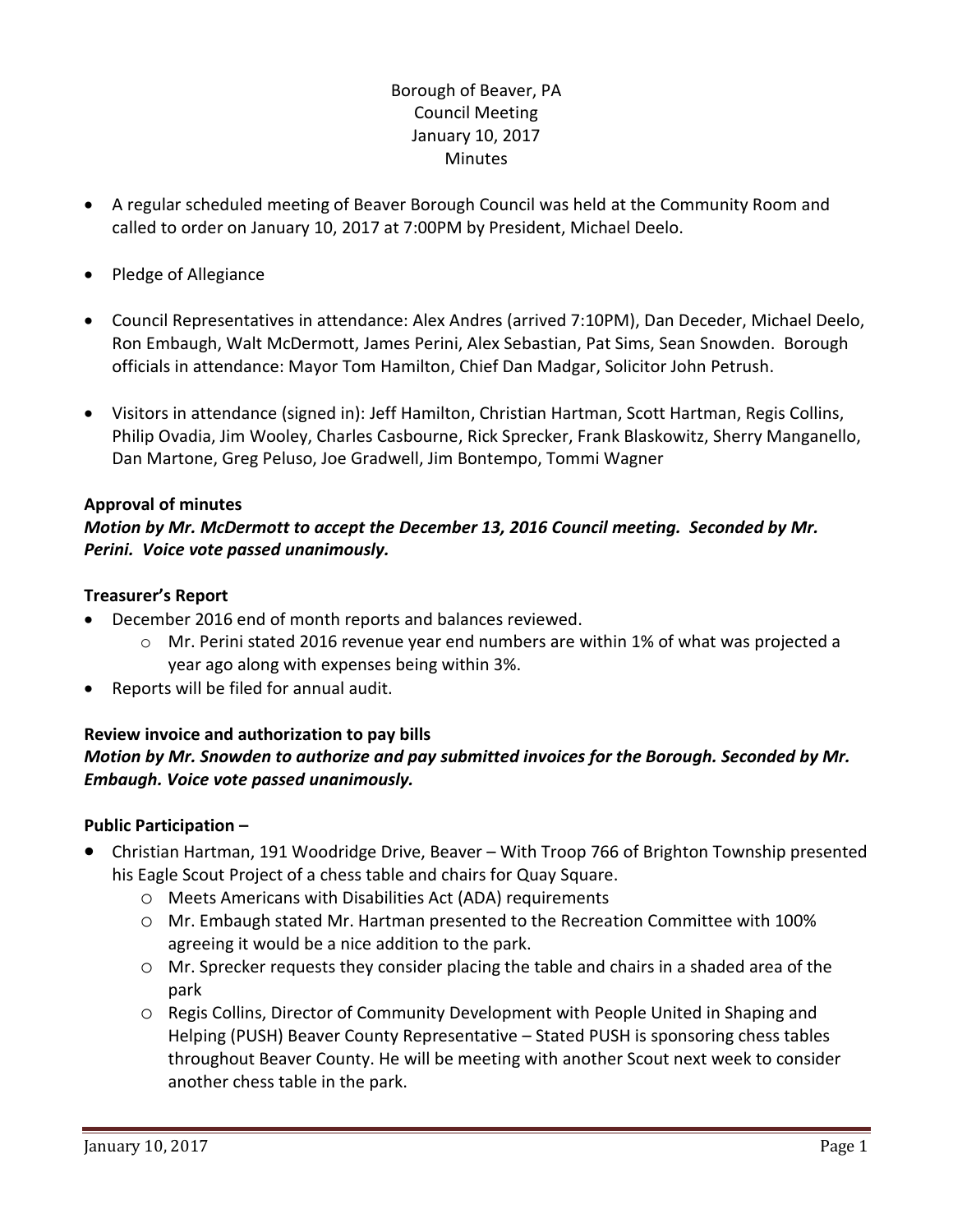- o Council requests Dan Martone, Borough Engineer, review the drawings to make sure the foundation is structurally sound.
	- The borough will pay for the concrete pad, approximately \$500 and the Eagle Scouts will raise money for the table and chairs.
	- *Motion by Mr. Embaugh that Beaver Borough Council authorize construction of a chess table and chairs to be placed in Quay Park and built by Christian Hartman for his Eagle Scout project. Seconded by Mr. Snowden. Voice vote passed unanimously.*
- Jim Wooley, 343 Park Street Thanks the borough employees and police for keeping town neat, clean and in order.
- Greg Douglas, 999 Third Street Law Office Representing Mr. & Mrs. Ovadia of Bank Street regarding a building permit on Bank Street.
	- o Mr. Douglas referenced a comment letter issued by Mr. Martone, Borough Engineer dated December 16, 2016.
		- Listed two issues: Driveway opening on Bank Street and the combining of two lots; lots 6 and 7 west of the Conner home.
		- **Borough Council and Borough Planning Commission approved the BAR Acquisition** plan without condition approximately 2 years ago.
		- Mr. and Mrs. Conner's application approximate 1 year ago regarding a driveway cut.
			- Once a plan is approved no municipality can go back after the fact and add conditions.
			- Mr. Roberts and his attorney Mr. Torrance, promised to put a covenant in his plan that would prevent any further driveway access on Bank Street, which he never did.
			- Preexisting legal duty to give the Conner's the driveway cut and that law is gratuitous promise
		- Asking for the building permit including the curb cut for the Ovadia's
			- Requests council approve the building permit which allows the access to Bank Street and the Ovadia's will apply for lot consolidation within 30 days.
	- o Mr. Petrush In August 2015, the Conner's requested a curb cut on Bank Street which was approved. Mr. Roberts never fulfilled their promise to council they would amend the Declaration of Covenants, Restrictions and Conditions.
		- This is not the fault of the Ovadia's, they were never told that he had to use the private alley. Council is compelled to the public interest of this request.
		- Not sure if the promises made by Mr. Roberts and Mr. Torrance may or may not be enforceable by the court.
	- o *Motion by Mr. Sebastian to approve the building permit agreement subject to recording of the consolidation plan. Seconded by Mr. Embaugh.* 
		- Mr. Martone Before we issue a building permit, a letter will be needed stating conditions that no Occupancy Permit will be granted until the property is consolidated and there are no zoning violations.
			- Mr. Douglas will rephrase the document to comply with Mr. Martone's comments.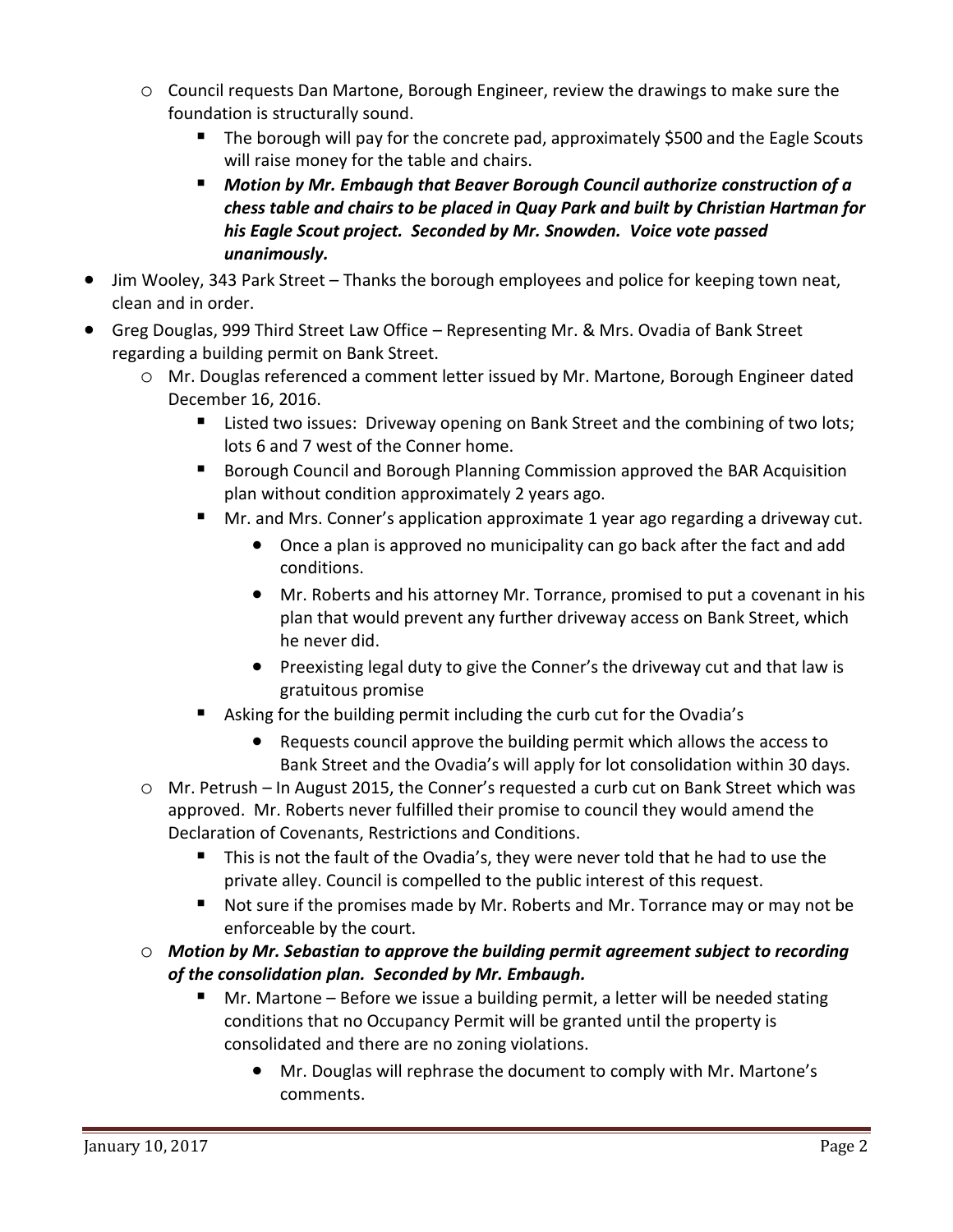- **PIANNIFIGM** Planning Commission recommended no curb cuts on Bank Street due to concern parking on southern side of Bank Street which is why they recommend the alley.
- **Planning Commission needs to approve the consolidation.**
- o *Roll call vote on motion: Mr. Embaugh – Yes, Mr. Perini – No, Mr. Sims – Yes, Mr. Deceder – Yes, Mr. Sebastian – Yes, Mr. Andres – Yes, Mr. McDermott – No, Mr. Snowden – Yes, Mr. Deelo – Yes. Motion passed on the indicated roll call vote, 7-2.*
- Frank Blaskowitz, 385 Navigation Street What is the status of the Town Hall Meeting regarding drug awareness
	- o Mr. Snowden stated they are still trying to organize with the school district and other authorities.

# **Reports – Commissions**

# **Council of Governments (COG) –** Dan Martone

The Beaver County Regional Council of Governments, Uniform Construction Code (UCC) Appeals Board will conduct a public hearing on January 16, 2017 at 7:30PM at the Monaca Borough Building. The purpose of the hearing is to consider the UCC appeal of Jeramie Reagan, on behalf of Crave Mexican Grill, regarding property located at 431 Third Street.

 Applicant applied for a waiver from the UCC requirement to have less than 5 feet from the building to the property line for his exhaust fan.

**Business District Authority - No report** 

**Civil Service Commission –** No report

## **Zoning Hearing Board (ZHB) –**

Mr. Petrush stated an appeal was filed in the Court of Common Pleas concerning the town house development ZHB decision on College Avenue and 4<sup>th</sup> Street.

 Mr. Deelo stated the ZHB is a quasar judicial body with their own Solicitor. Once they have made a ruling and an appeal has been filed, then defense of the appeal defaults back to the borough.

# **Planning Commission – No report**

**Tree Commission –** Reported by Frank Blaskowitz

- Interviewed Kevin Walker to join the Shade Tree Commission and will submit a letter of recommendation to council.
- 20 years of being Tree City USA
- Will submit notification to the office regarding an EBlast regarding the Spring Replacement Program

## **Code Enforcement Officer Report –**

December 2016 report enclosed in council packet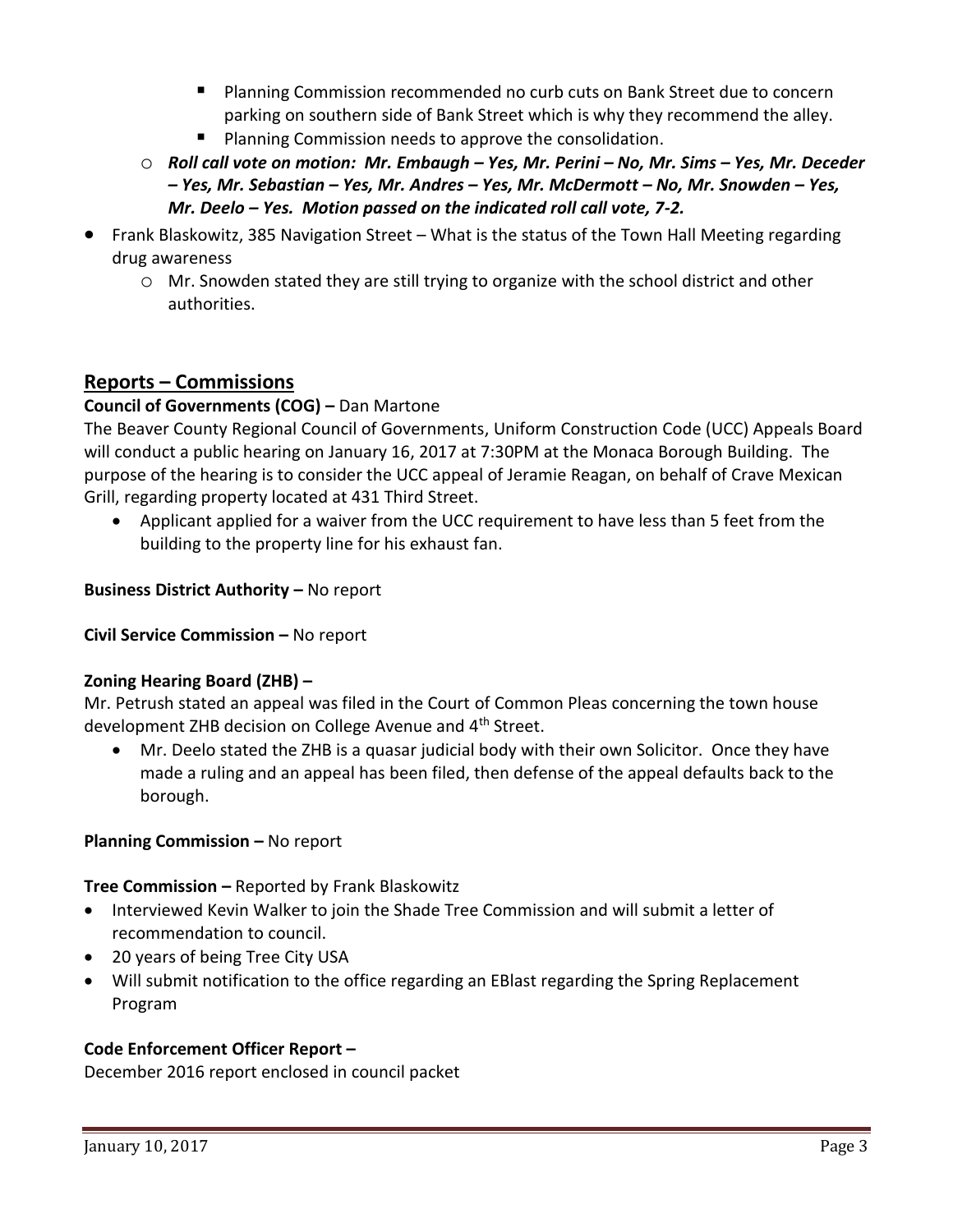## **Historic Architectural Review Board (HARB) –** No report

# **Council Committee Reports**

## **Public Safety –** No report

- Mr. Embaugh stated he is being questioned for status of the lawsuit filed against council regarding the Industry incident
	- o Mr. Snowden and Chief Madgar stated they are not aware of any lawsuit that has been filed against council.
	- o Chief Madgar asks that requests for information be referred to him.

## **Finance –** No report

## **Highway –** Reported by Mr. McDermott

- No meeting in December
- Will have 6 Highway Committee meetings in 2017

**General Government –** No meeting in November

**Code Enforcement –** No meeting in November

**Recreation –** Reported by Mr. Embaugh

January 3, 2017 meeting minutes enclosed in council packet

## **Water & Sewer -** Reported by Mr. Sims

- December 21, 2016 meeting minutes enclosed in council packet
- Public meetings will be held on January 11, 2017 at the Community Room and January 18, 2017 at the Train Station to answer all resident questions concerning the water meter replacement project.
	- o Incentive to schedule to have meter replaced promptly
	- o Existing meters were installed in the 1980's life expectancy is 10-15 years. Also is not capturing the real usage, losing water revenue.
	- o Majority of old meters are made from leaded brass DEP recommends to be replaced
	- $\circ$  Opportunity to give automatic readings saves on labor and will be able to notify the Municipal Authority of any leaks which we in turn can notify the resident.
	- o Opportunity to check lines and find shut off valves

# **Reports**

## **Manager's Report –** Reported by Chief Madgar

- Reviewed the December 2016 report enclosed in council packet
- Access Road Should have a final plan from Zell Engineers within the next month
	- o Once the road plans are completed for the portion of the road that has failed, Zell Engineers will then begin preparing a report with options to improve/stabilize the access road that is currently open so that it does not fail in the future.
- Laura Street and Park Street letters to residents regarding the Paving, Curb and Sidewalk replacement will be completed by our Borough Engineer by late February.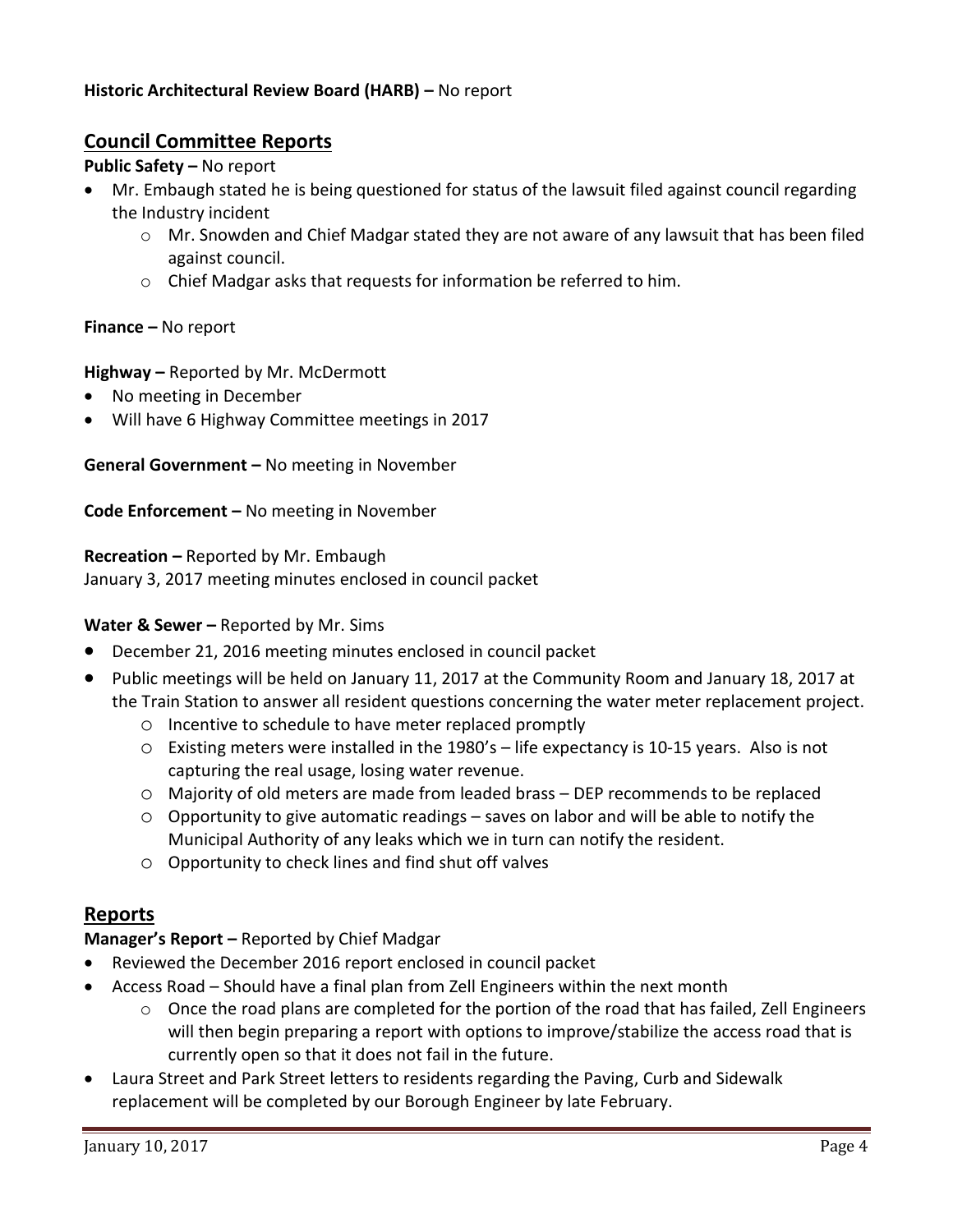- Evaluations are being worked on and should be completed by mid-February
- $\bullet$  Officers received for the 4<sup>th</sup> year in a row the AAA Platinum Award for traffic safety for reduction of accidents
- Policy and Procedures are being reviewed and updated
- Property of Allen Paving, 45 Georgetown Lane where our salt is being stored is being sold o Requested an Industrial Appraisal – will keep council updated

## **President's Report –**

- Due to a required training session of the police, the next council meeting will be held at the Train Station.
- Alcohol sales in Beaver requested the Planning Commission work with the Solicitor to change the Zoning Ordinance.
- Executive Session after regular session regarding the Borough Manager/Chief of Police salary with a vote afterwards

**Mayor Hamilton – No report** 

**Police Chief Madgar –** No report

**Fire Department –** No report

**Emergency Management Coordinator - No report** 

### **Borough Engineer and Water/Sewer Engineer –**

December 2016 monthly reports enclosed in council packet

## **Solicitor Petrush –**

A curb and sidewalk lien filed in 2009 for \$8,900 - nothing has been paid with an amount due including the 10% a year interest is now approximately \$16,000. Resident is questioning if the borough will accept \$10,000.

- He will inform the resident he has no authority to do so without the approval of council.
	- o Mr. Perini stated the Finance Committee will review all open liens

# **Old Business**

No old business

# **New Business**

## **Motion – Robert's Rules of Order**

*Motion by Mr. Andres that Beaver Borough continue to use Robert's Rules of Order for 2017 by approving Resolution number 2017-01. Seconded by Mr. Perini. Voice vote passed unanimously.*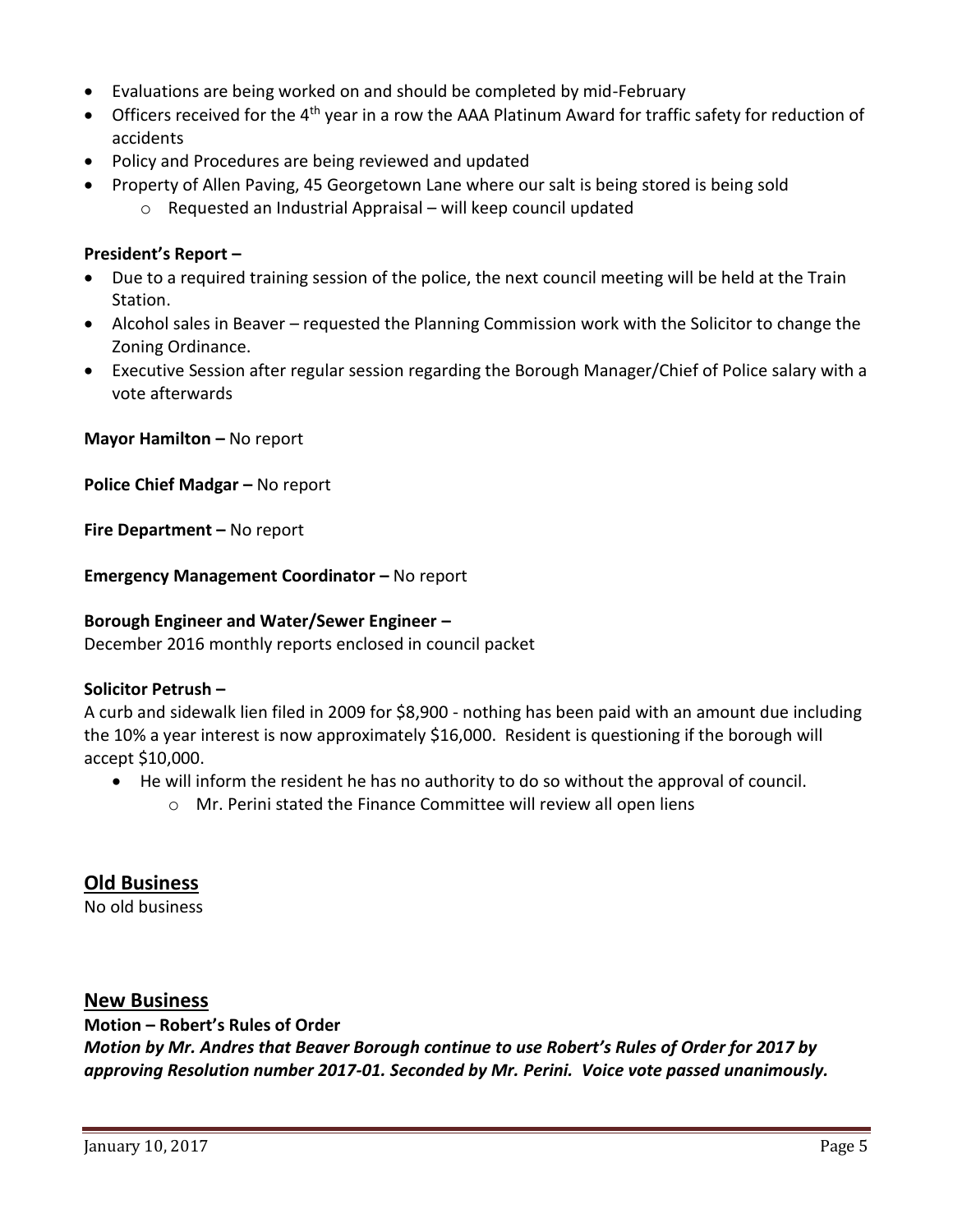## **Motion – Beaver Borough Solicitor**

*Motion by Mr. Andres that Beaver Borough appoint John Petrush as Solicitor for Beaver Borough. Seconded by Mr. Embaugh. Voice vote passed unanimously.*

#### **Motion – Beaver Borough Deputy Solicitor**

*Motion by Mr. Andres that Beaver Borough appoint John Rackley as Deputy Solicitor for Beaver Borough. Seconded by Mr. Perini. Voice vote passed unanimously.*

#### **Motion – Zoning Hearing Board Solicitor**

*Motion by Mr. Andres that Beaver Borough appoint Jack Walker as Solicitor for Beaver Borough Zoning Hearing Board. Seconded by Mr. Perini. Voice vote passed unanimously*

#### **Motion – Civil Service Commission Solicitor**

*Motion by Mr. Andres that Beaver Borough appoint John Rackley as Solicitor for Beaver Borough Civil Service Commission. Seconded by Mr. Snowden. Voice vote passed unanimously.*

#### **Motion – Reappoint Borough Manager**

*Motion by Mr. Andres that Beaver Borough reappoint Daniel Madgar as Borough Manager for 2017. Seconded by Mr. Sims. Voice vote passed unanimously.*

#### **Motion – C&S Sports sign**

# *Motion by Mr. Sebastian that Beaver Borough approve the attached letter dated December 5, 2016 from C&S Sports requesting to install a sign outside their business located at 312 College Avenue. Request Solicitor Petrush to draft a License Agreement with C&S Sports. Seconded by Mr. Andres.*

- Mr. Sprecker reviewed the sign requirements in the Zoning Ordinance
- Mr. Petrush stated the wall is borough property and the prior business had the same sign size

Mr. Perini questioned if the property owner, Blaine Roberts, owns the wall

*Voice vote passed 8-1. Mr. Perini – No.*

# *Motion by Mr. Snowden that Beaver Borough Council accept the 43" x 150" sign submitted by C&S*  Sports. Seconded by Mr. Sims. Voice vote passed 8-1. Mr. Embaugh – No.

**Motion – Ordinance Amending Chapter 10 relating to a Health Officer** *Motion by Mr. Sebastian that Beaver Borough direct the Solicitor to advertise the proposed ordinance to amend Chapter 10 of the Code of Ordinances, adding a Part 3 relating to a Health Officer. Seconded by Mr. Sims. Voice vote passed unanimously.*

#### **Motion – Borough Secretary**

*Motion by Mr. Sims that Beaver Borough appoint Deborah Hindman as Borough Secretary. Seconded by Mr. Embaugh. Voice vote passed unanimously.*

## **Motion – Open Records Officer**

*Motion by Mr. Sims that Beaver Borough approve the attached Resolution approving the Borough Secretary as the Open Records Officer in replacement of the Borough Manager. Seconded by Mr. Snowden. Voice vote passed unanimously.*